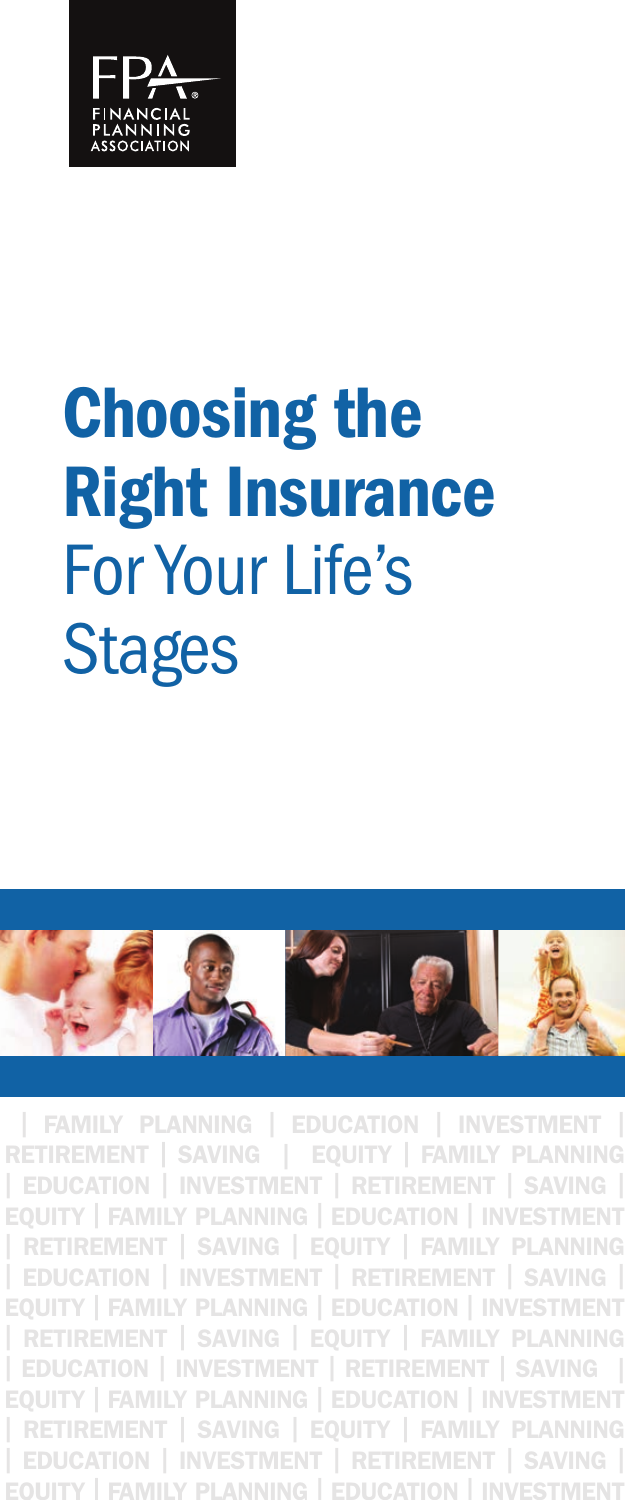Since 2000, the Financial Planning Association® (FPA®) has been the principal professional organization for CERTIFIED financial planner™ (CFP®) professionals who seek advancement in a growing, dynamic profession. FPA believes everyone can benefit from the advice of an experienced and qualified financial planner.

To search for a CFP® professional please visit www.PlannerSearch.org or call FPA at 800-322-4237.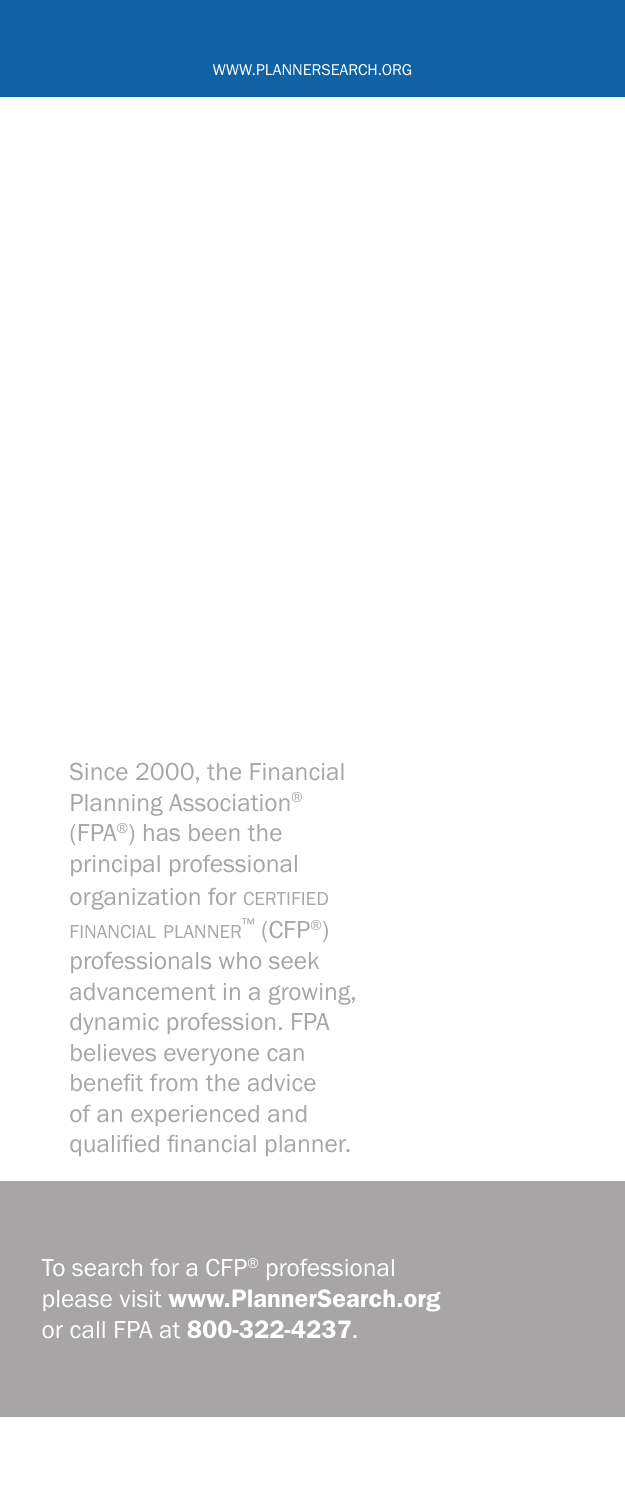Along the financial road of life arise the inevitable delays, detours, emergencies and breakdowns. Some are small, which you can pay for out of cash flow, a cash emergency fund or even investments. But others are major and expensive setbacks. That's when you need insurance.

The purpose of insurance is to shift these major financial risks to insurance companies. Without adequate formal insurance, you are, in reality, selfinsuring. You'll pay out of your own pocket the cost of such financial calamities as the loss of a home, an auto accident or a serious illness — expenses that could demolish your household finances and derail accomplishment of your life's dreams.

Insurance coverage costs money and that cost is rising. So you need to buy insurance wisely: the right kind…the right amount…at the right time…at the best price.

This brochure, produced by the Financial Planning Association (FPA), the premier resource for the public to find a financial planner who will deliver advice using an ethical, objective and clientcentered process, explains what types of insurance are most likely appropriate for the different stages of your life: from first launching out as a young adult to raising a family to retirement. By buying the right mix and amount of insurance — and not buying coverage you don't need — you'll get the best bang for your insurance dollars.

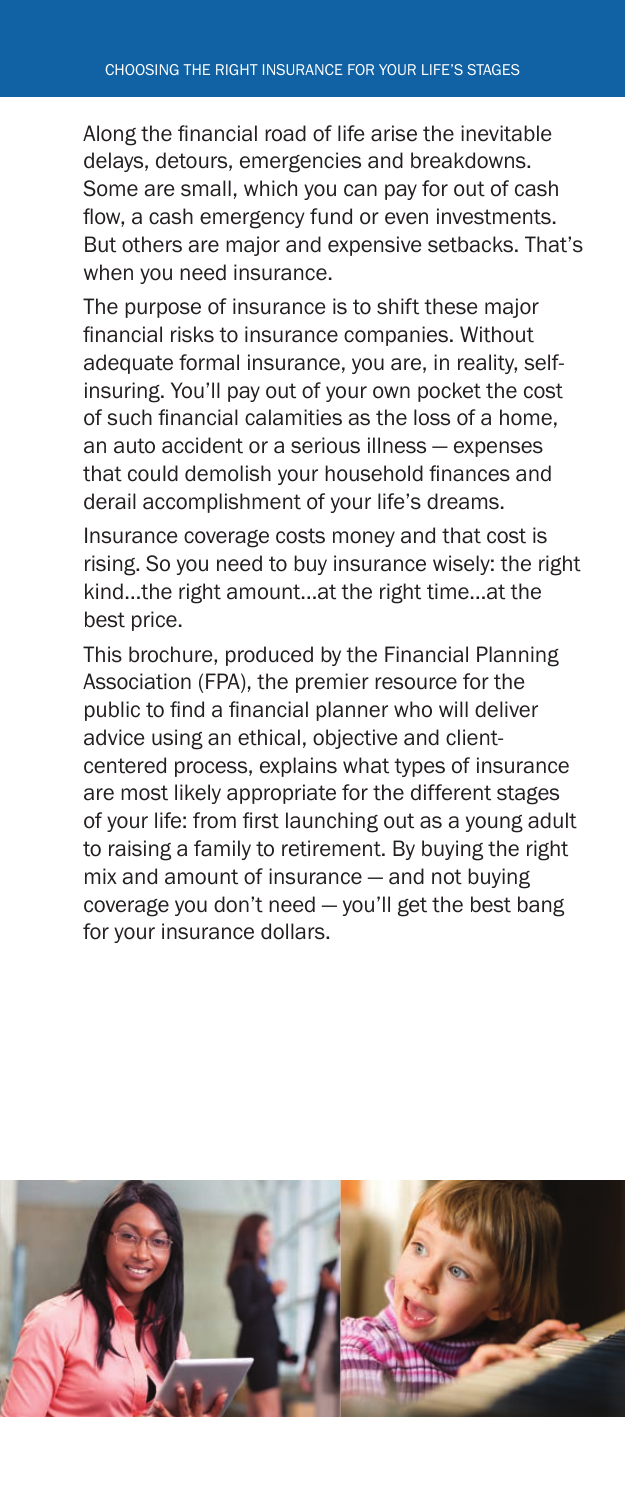## Young, Single, and On Your Own

You are fresh out of high school, college or a short tour of the military. For the first time, you are truly on your own as a young adult — and you're on your own for insurance, too, as most insurers drop a child from the parents' coverages once the child leaves home or school. Below are some of the insurance coverages you should consider.

Health – A medical plan will likely be available at your job, but not all employers provide health benefits, and not all employees join available health plans. You may not have found a job yet out of school, or you may be between jobs. As a consequence, many young people choose to go without coverage. But that's not wise. Even the young can suffer an expensive major illness or accident.

If you are between jobs, and you were covered under the previous employer's plan, you probably can continue that group coverage for 18 months (up to 36 months in certain situations) through the federal program COBRA. But before continuing under COBRA, compare the cost against similar private coverage.

If employer coverage or COBRA isn't available, consider a temporary short-term health care policy (1–12 months) to cover you until you become eligible for a new employer's plan. Or apply for a high-deductible permanent major medical policy. Either of these types of policies can be reasonably priced, but you must qualify medically and they usually don't cover preexisting conditions.

**Disability - Your working income is possibly your** most precious financial resource at this stage. Yet as a young person, your odds of being disabled by illness or injury at least 90 days or longer before age 65 are higher than your odds of dying, according to the Insurance Information Institute.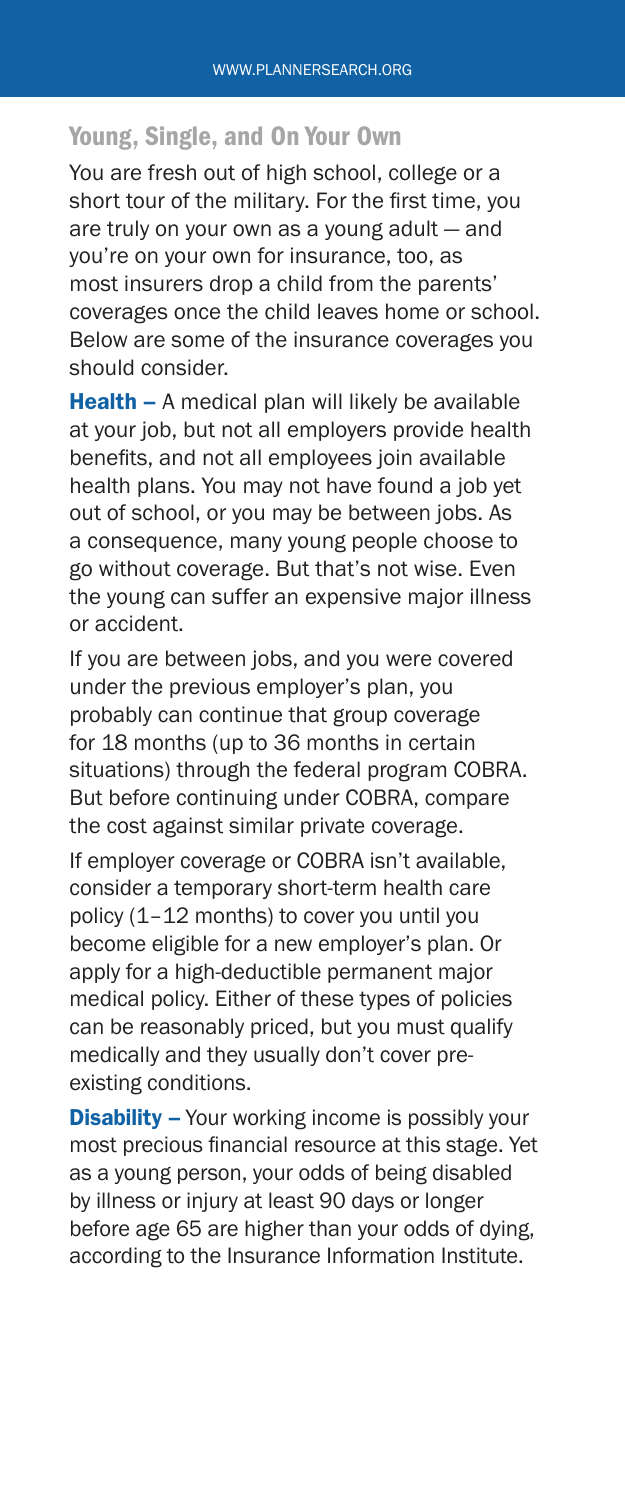Disability insurance, sometimes called incomereplacement insurance, pays a portion (typically around 60 percent) of lost wages if you're unable to continue your job due to an accident or illness. Any employer disability coverage is usually limited to 6 to 12 months, and what they provide may be insufficient for your wages. Statesponsored worker's compensation programs may provide income, but normally only if you're injured on the job (a few states provide for nonwork related disabilities). Social Security may provide benefits, but only if you're unable to work at virtually any job.

If your employer's coverage doesn't pay at least 60 percent and doesn't last to age 65, you'll likely want to supplement it with private coverage.

Renter's – Your personal assets are probably modest, but nonetheless, it could cost you thousands or tens of thousands of dollars to replace clothes, a computer, audio equipment, and other property if stolen or destroyed. Your landlord's insurance does not cover your personal property.

A personal renter's policy is usually quite affordable — \$200–\$400 a year will probably buy the coverage you need. However, you might need additional coverage, or an insurance rider, for high-valued property such as jewelry. Also see if the policy includes liability coverage in the event you are sued for injuries suffered at your residence.

Auto – Once you're no longer a student, you won't be able to insure your vehicle through your parents' policy. Shop around. Rates vary widely for comparable coverage.

Life – Because you're single, you probably don't need life insurance yet. It generally is designed to provide income for those whose financial security is tied to you, such as a spouse, child or dependent parents.

Some financial experts argue, however, that it can be worth buying life insurance while you're young because premiums are relatively low and you're likely in good health.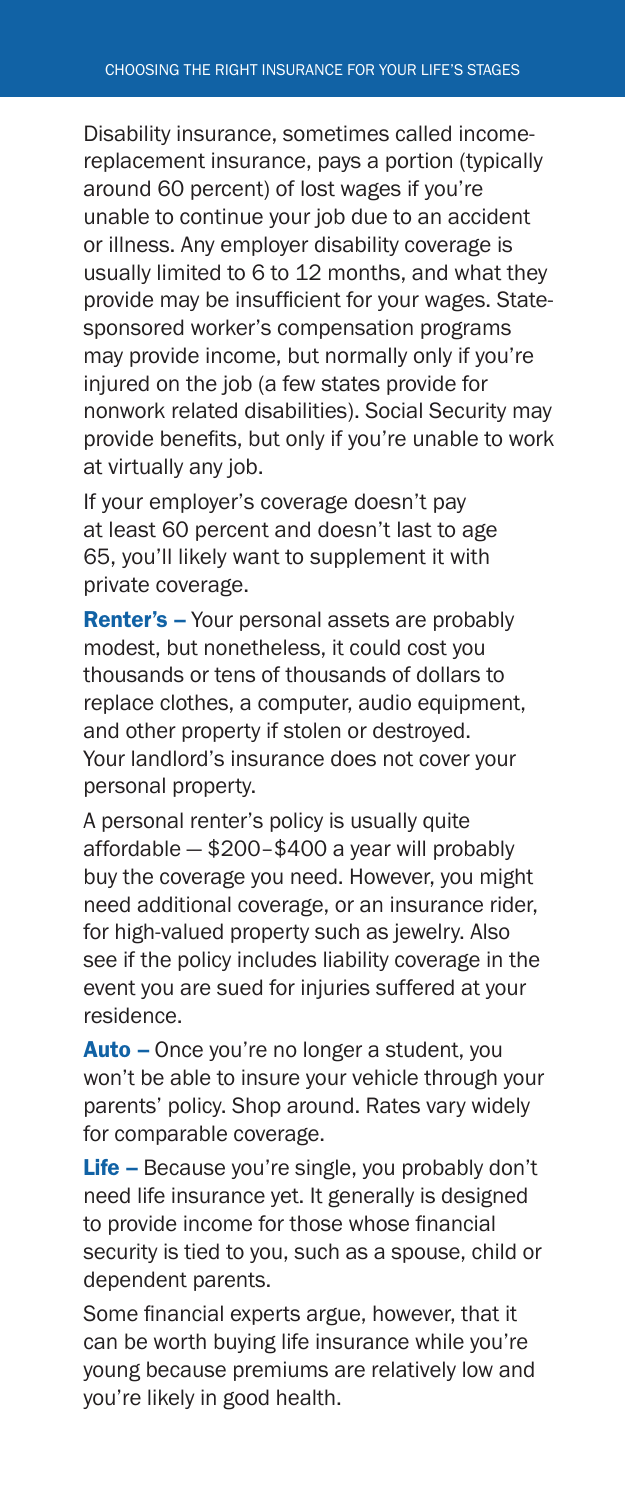## Newly Married

Wedding bells ring in the need to revamp the insurance coverage you were carrying when you were single. For example, it may be less expensive for both of you to insure under a single employer's medical plan. You'll probably also want to insure your vehicles with a single carrier. If one of you quits working, you might want to drop that person's disability coverage unless they anticipate returning to work within a couple of years.

Life - Now life insurance is more important because someone else is financially tied to you.

First, calculate the amount of coverage you need to replace future lost income and cover any large debts. Then, decide what type of insurance to buy. You might be able to afford to buy sufficient death benefits through a whole life policy, which have investment components as well as death benefits. Or, you may be better off buying term life insurance, which provides only a "pure" death benefit for a death occurring within a specified time. Generally, term insurance allows you to buy more death benefits for each premium dollar.

**Homeowner's - You may become a first**time homebuyer. If so, it's best (though more expensive) to buy a policy that will pay for the full cost of rebuilding your home and for replacing your personal possessions, versus merely paying for their market value at the time.

Standard policies typically set limits on what they'll pay for higher-end possessions such as jewelry, silverware, and antiques, so you may need a "rider" or "floater" to provide extra coverage.

And be aware that the standard homeowner's policy does not cover flood or earthquake damage. You'll have to buy separate policies for that.

Liability – Commonly called umbrella coverage, this provides liability protection above the limited protection offered by standard homeowner's and auto insurance. In this era of lawsuits, liability coverage becomes more important as your net worth grows.

Umbrella coverage is only a few hundred dollars for the typical \$1 million policy, especially if bought from the company that insures your car or home.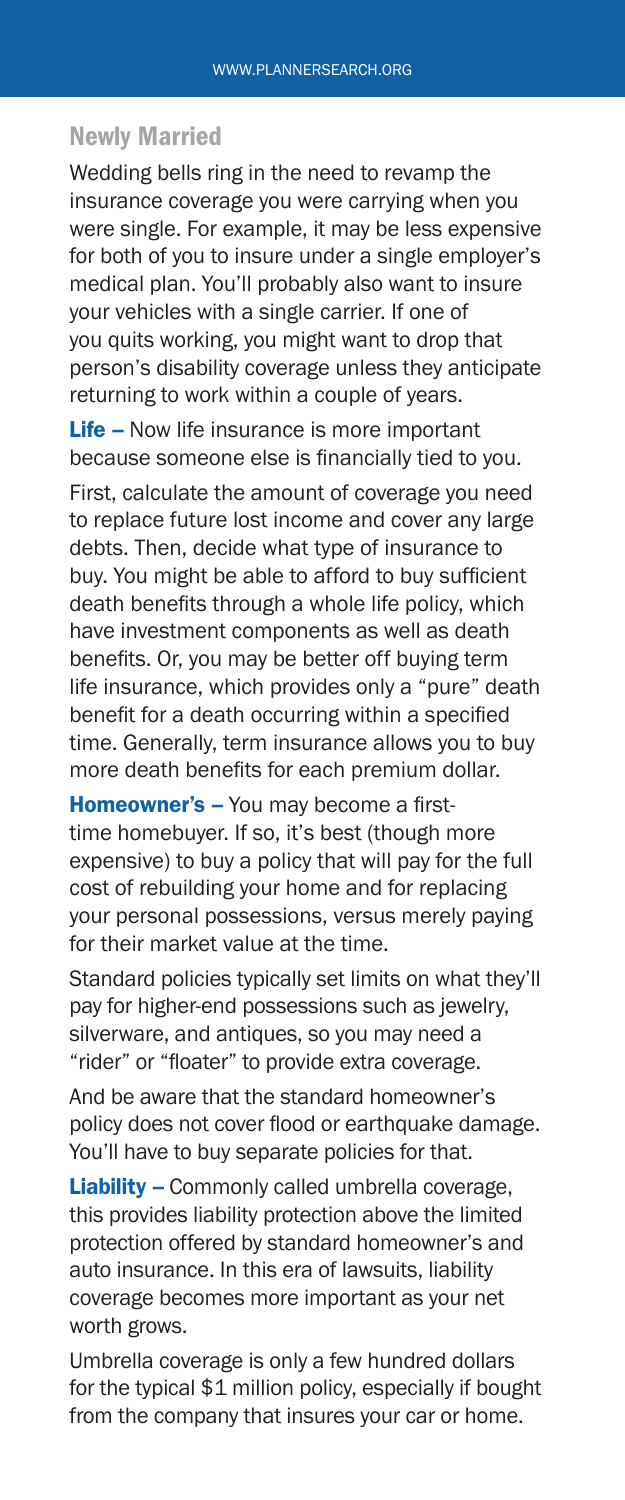# Proud Parents

A newborn brings many changes to your household, including insurance.

**Health –** Add your baby to your medical policy within 30 days of birth. Otherwise, many policies require you to wait until the next enrollment period.

Life – Boost coverage to take into account the future cost of raising your child, including college. Provide coverage for a stay-at-home parent too.

Planners differ over whether to buy a small amount of life insurance for children. Some consider it a waste of money, while others recommend coverage for unexpected funeral expenses.

You may want to use your will to create a trust with your children as beneficiaries in order to manage the life insurance proceeds (and other assets) in the event both parents die while the children are still young.

**Other** – Review other existing policies. For example, your auto insurance may cost less if a previously working parent stays home to provide childcare.

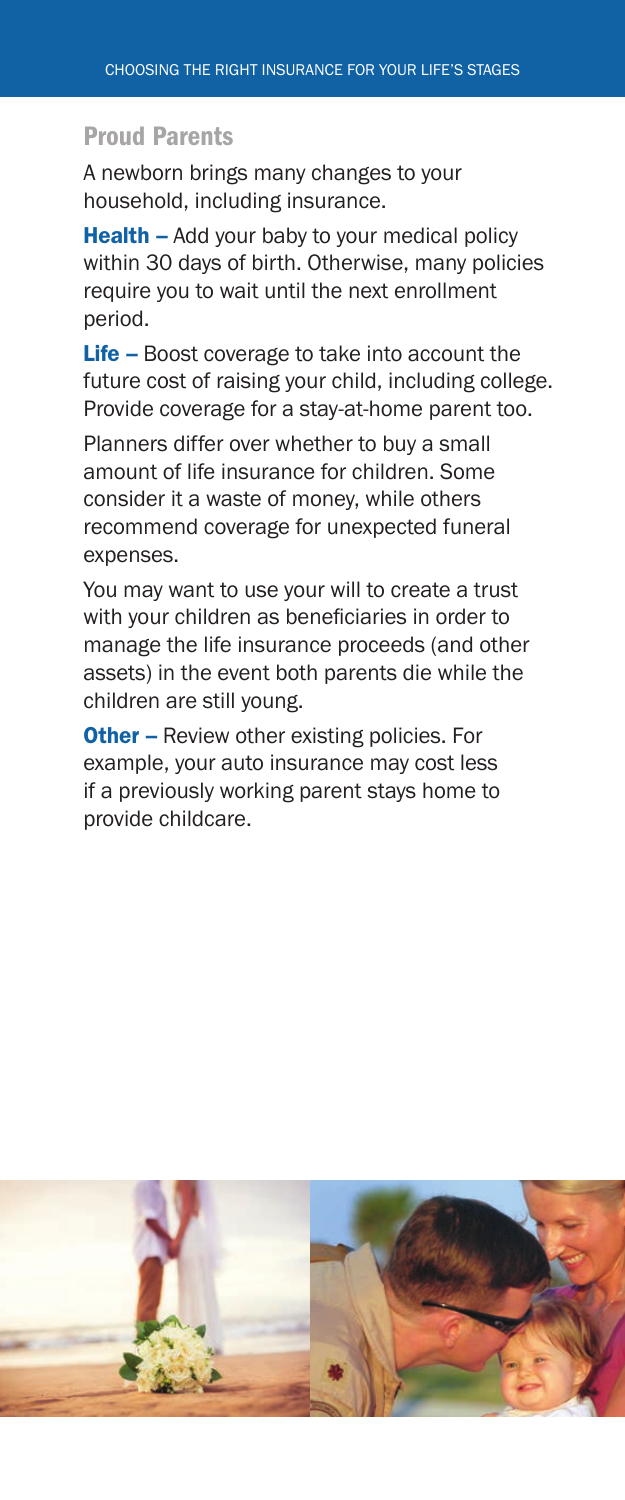## Empty Nesters

As your children strike out on their own, it's time for another major review of your insurance coverage.

Long-term care insurance – Now is the time to begin considering one of the most overlooked types of insurance: long-term care. This insurance is designed to pay for custodial care in a nursing home, assisted-living facility, or professional at-home care, any of which can be very expensive.

Many people don't buy this insurance because they assume that the government will pay for it. But Medicare won't pay for long-term custodial nursing home care. And Medicaid, a federal/ state program designed for the poor, will pay for it only if you have spent down most of your financial assets in order to qualify. Furthermore, Medicaid benefits are much more limited than private coverage.

The majority of financial planners recommend buying long-term care insurance while you are in your fifties. The premiums are still reasonable at this age and you run less risk of failing to qualify due to deteriorating health. If poor health is a barrier, you may be able to qualify by buying group coverage through work, if it's available.

**Disability –** You'll want to continue this coverage as long as you are working and dependent on the income.

Life – With the kids gone, you may not need as much life insurance as before, but it remains critical if you're married and still working. Often, estate planning issues on legacy creation will determine if you wish to keep coverage.

#### Retired

Health – Medicare doesn't start until age 65, so if you retire before then, you'll need to bridge the gap with alternative coverage. You may have a retiree medical plan available through your former employer, but many employers are dropping these plans because of costs. If 18 months of COBRA doesn't get you to age 65, you will need to convert your group coverage to individual coverage or venture out into the private coverage market.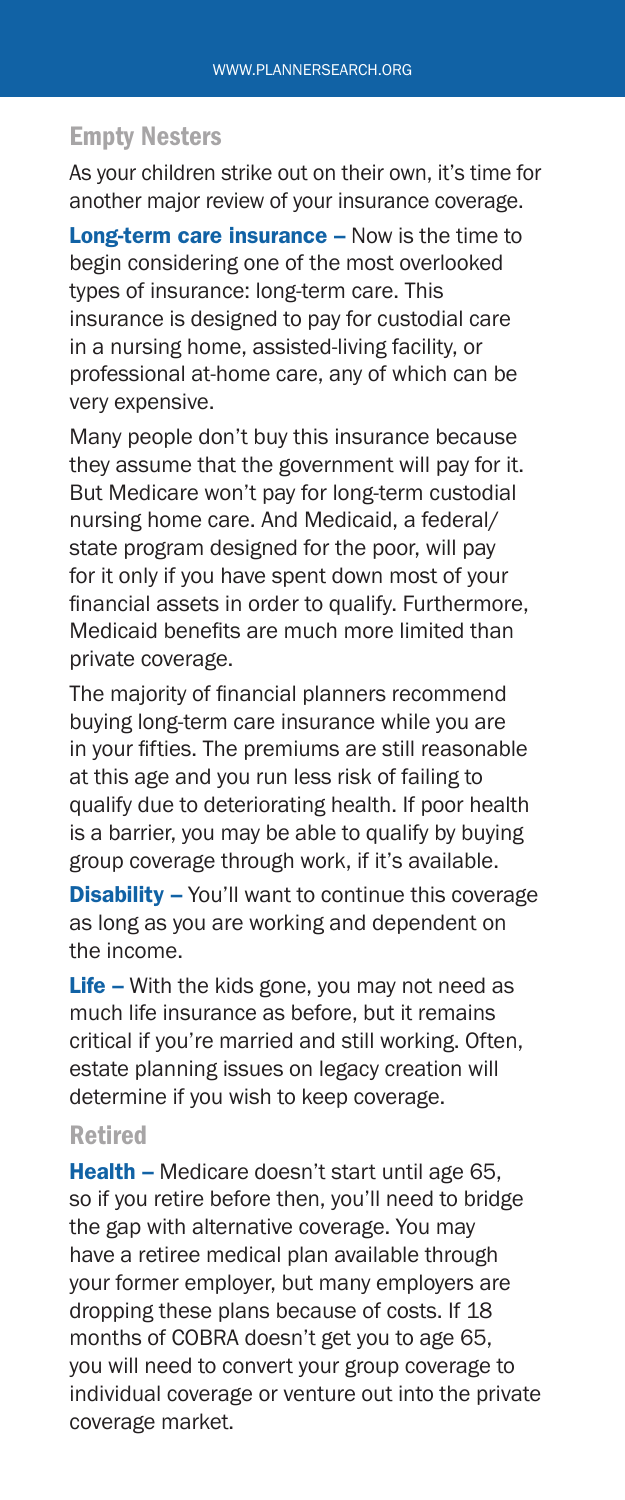**Medigap –** Medicare generally pays only about 55 percent of retirees' average medical expenses. Consequently, unless you are enrolled in a reliable Medicare HMO program, you either pay the difference out of pocket or you can buy a Medicare supplemental insurance, commonly called Medigap insurance.

Medigap policies come in 10 standardized versions, A–D, F–G, and K–N, with each version offering different degrees of benefits. While the plan benefits are standardized among insurers, prices are not, so shop around carefully.

**Medicare Prescription Drug Plans - These** plans add prescription drug coverage to your existing Medicare plans. Generally, these plans will help you save money on prescriptions.

**Disability - Once you retire, you don't need** disability coverage. Besides, most disability policies won't cover you beyond normal retirement age.

Long-term care (LTC) - If you haven't already bought LTC insurance, don't wait any longer. You're probably in your sixties now and the cost of coverage climbs rapidly. Your risk of not qualifying because of health reasons also accelerates.

Life – You may need minimal or no life insurance at this stage—perhaps just enough to cover any debts you have and to be certain your spouse will be OK financially.

Larger amounts might still be necessary if you want to pass the death benefits on to your adult children or to pay for potential estate taxes. With large amounts, it's often wise to shift ownership of the policy out of your estate in order to reduce any potential tax bite.

**Other** – Retirees often can get a discount for homeowner's coverage, and they may get a discount for auto insurance until they turn 75.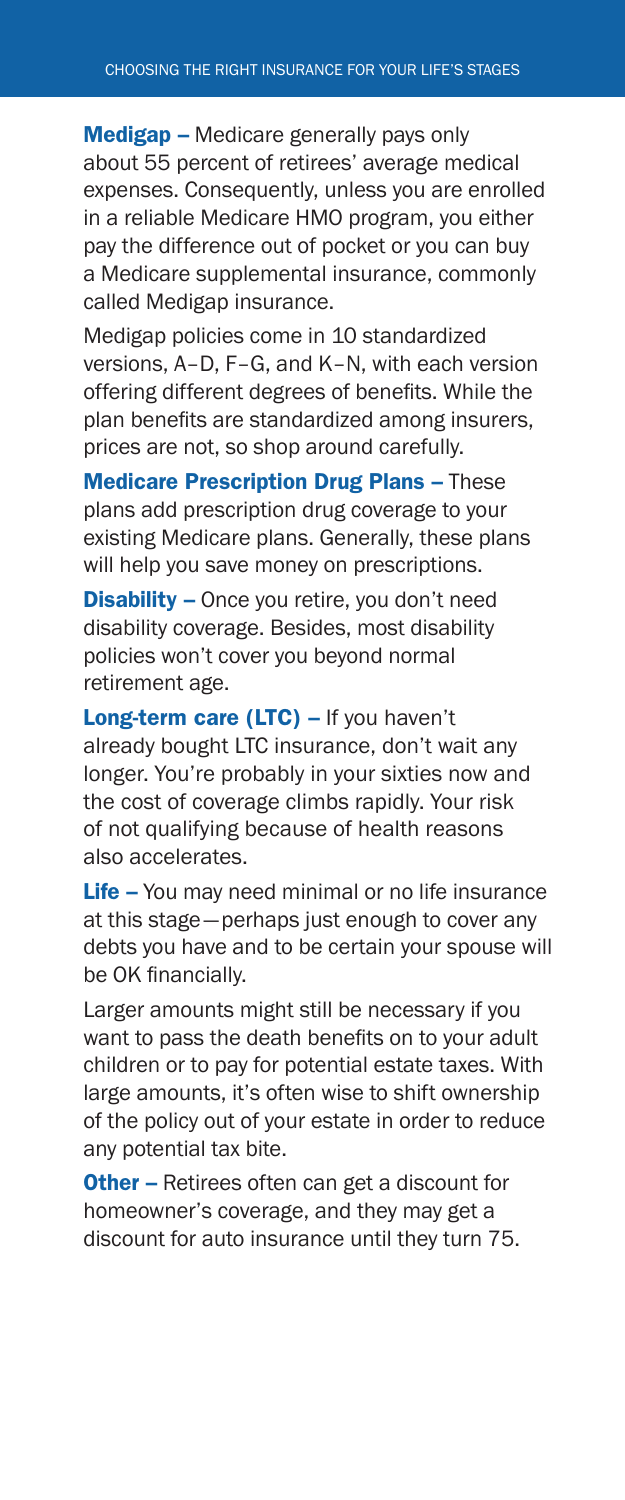#### Don't Skimp on Coverage

The purchase of insurance—particularly policies such as disability or long-term care—are often viewed as a "waste" of money. Some see it as money spent on policies they hope or think they will never use.

Yet without adequate insurance, you run the risk of a financial disaster. The key is to buy only the right types and amounts of insurance at the right time. Don't get sidetracked by insurance that may be a waste of money for most people, such as credit, flight, specific disease, car rental and pet insurance.

Work with your financial planner to match the right insurance coverage for the right stages of your life.

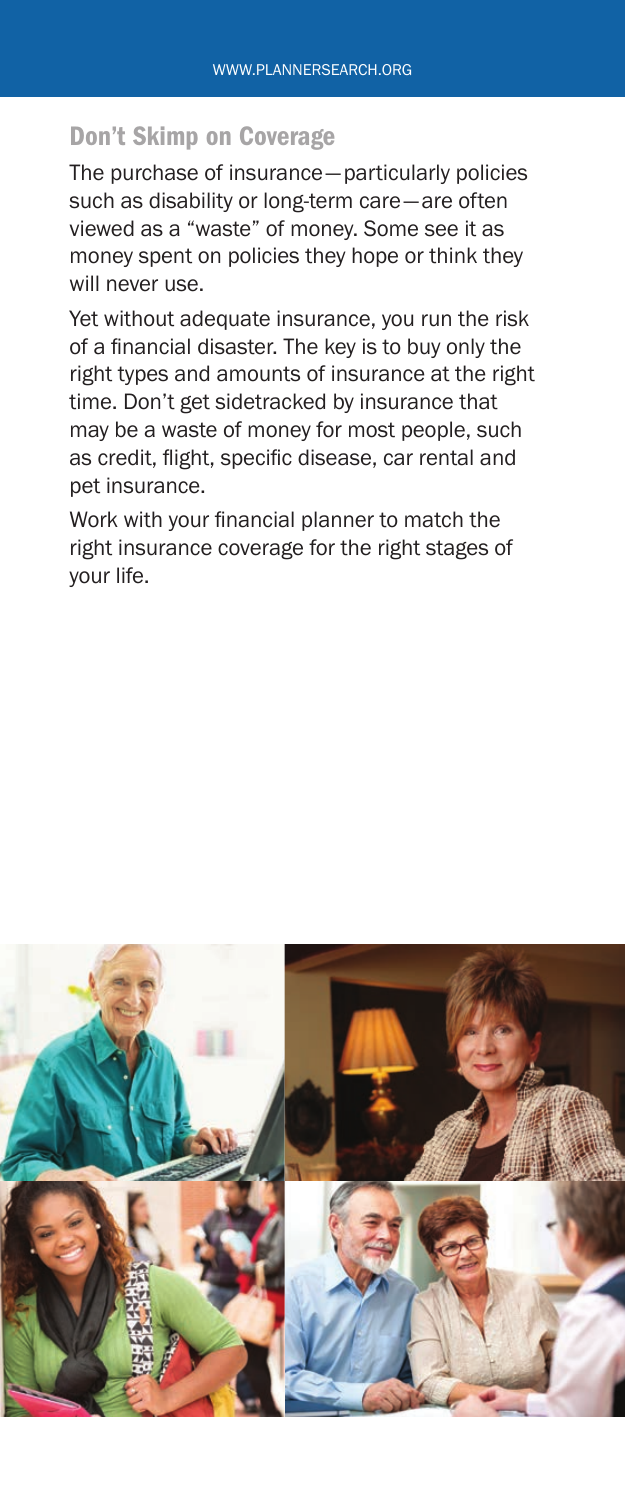© 2015 Financial Planning Association

The Financial Planning Association is the owner of trademark, service mark and collective membership mark rights in: FPA, was and FINANCIAL PLANNING ASSOCIATION. The marks may not be used without written permission from the Financial Planning Association.

CFP® and CERTIFIED FINANCIAL PLANNER™ are certification marks owned by Certified Financial Planner Board of Standards, Inc. These marks are awarded to individuals who successfully complete CFP Board's initial and ongoing certification requirements.

The Financial Planning Association is the owner of trademark and service mark rights in Financial Planning Week and the FINANCIAL PLANNING WEEK/LOGO. The marks may not be used without written permission from the Financial Planning Association.

The content in this material is believed to be current as of this printing, but, over time, legislative and regulatory changes, as well as new developments, may date this material.